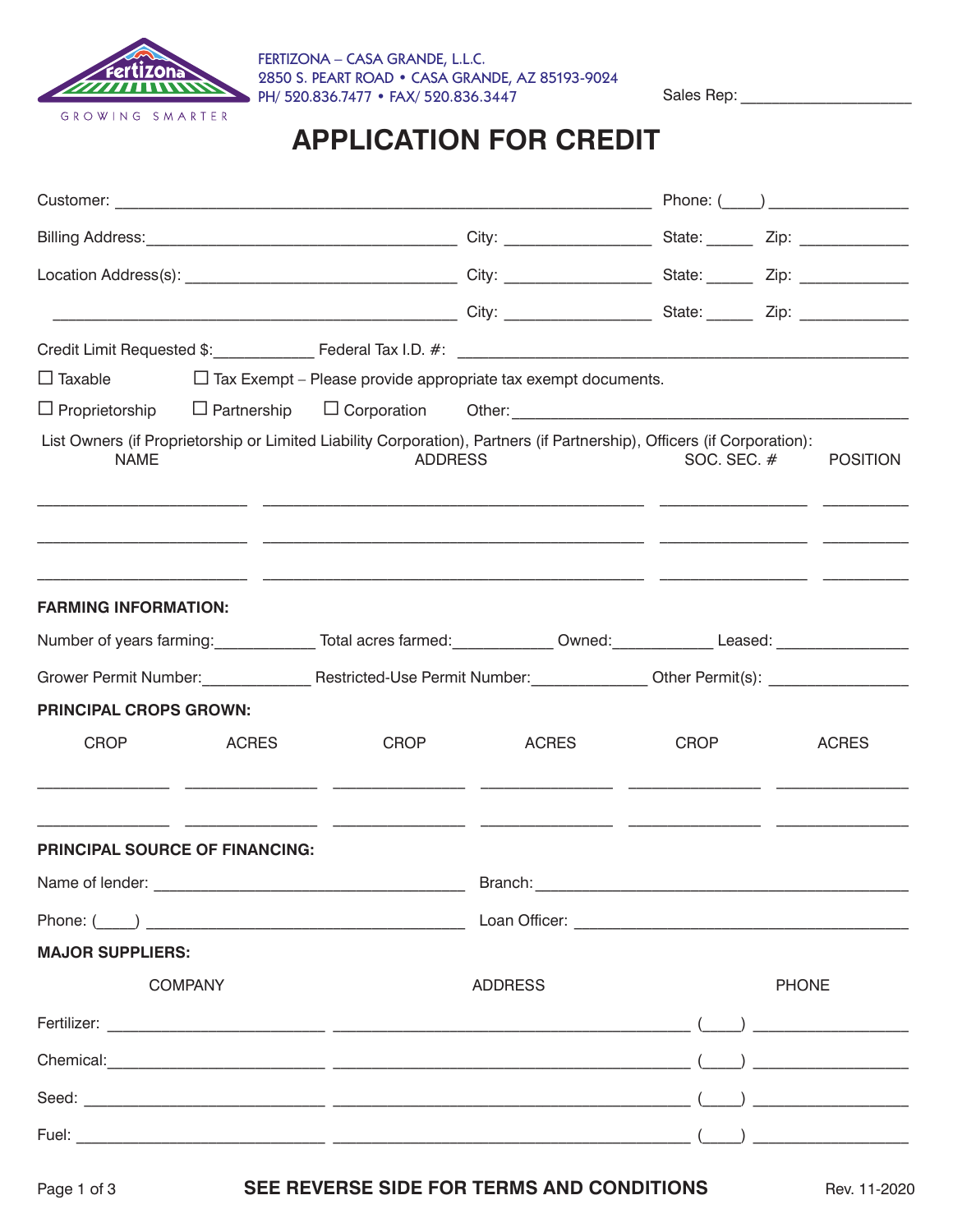## **TERMS AND CONDITIONS**

In consideration of the extension of credit, and/or its continuation of previously extended credit by Fertizona – Casa Grande, L.L.C. ("Fertizona"), its affiliates or subsidiaries, the undersigned Customer hereby agrees to the following terms and conditions:

- 1. All information provided in this Application for Credit and Continuing Guarantee shall form the basis for a Credit Agreement and is true and complete.
- 2. The person signing this application represents s/he is either the Customer or a representative of Customer with full legal authority to enter into legally binding agreements on behalf of Customer. This Credit Agreement may be executed by the parties in counterparts including by means of facsimile or electronic (.pdf) signature pages, any of which need not contain the signature of more than one party and each of which shall be deemed an original, but all of which together shall constitute one and the same instrument and all such copies shall be binding and effective as if the original.
- 3. Customer's signature and any Guarantor's signature hereon authorizes Fertizona to investigate Customer's and/or any Guarantor's, officer's or owner's credit background from any sources including those bank and trade references provided on page 1 by Customer, and including, but not limited to, individual consumer credit reporting agencies and industry trade group associations in connection with credit decisions made from time to time. Customer authorizes its bank and/or other agency with which it has financial arrangements to release to Fertizona financial information to support this Application and any future credit decisions.
- 4. Fertizona shall have the right to limit the amount of credit available to Customer and may increase or decrease this limit at Fertizona's sole discretion without notice to any person, including Customer and Guarantor(s). In the event that Customer makes purchases that exceed any previously requested and/or approved credit limit, such purchases shall be deemed a request by Customer to increase its credit limit. Customer will be deemed to have actual knowledge of such additional credit purchases, and Customer agrees to assume full responsibility and to pay additionally any such amounts which exceed the credit limits previously set by Fertizona.
- 5. Fertizona's normal credit terms are Net 30 days from the date of invoice. Past due accounts may be subject to credit hold. If Customer fails to pay any invoice amount by its respective due date, Customer may be assessed a Finance Charge on the unpaid balance of all unpaid invoices from the date the total amount of invoice is due and payable at the rate of 1.5% per month (18% per annum) or such lesser amount as Fertizona may charge. Customer shall be responsible for the payment of all cost of collections, including reasonable attorney fees.
- 6. To secure the performance of all Agreements contained herein and the payment of any and all of Customer's Obligations to Fertizona, whether under this Agreement or otherwise, whether in existing or future Credit Agreements from Customer or any of them to Fertizona, Customers hereby grants Fertizona a security interest in and to all of the following whether now owned or hereafter acquired: all products and proceeds thereof, all additions or accessions thereto, and all substitutions and replacements thereof; all crops growing, grown, or to be grown; all harvested crops; all livestock; all warehouse receipts or other documents (negotiable or non-negotiable) issued for storage of such crops; all seed, fertilizer and chemicals, and any other crop input products; all contract rights, chattel paper, documents, instruments, accounts, accounts receivable, general intangibles, and cash and non-cash proceeds from the sale, exchange, collection, or disposition of any of the collateral; all entitlements and payments, whether in cash or in kind, arising under any governmental, whether Federal or State, agricultural subsidy, deficiency, diversion, conservation, disaster, or any similar or other programs ("Collateral"). Customer hereby authorizes and grants to Fertizona on Customer's behalf an irrevocable power of attorney to execute and file such financing statements, effective financing statements and farm product central and/or private notice statements, and other instruments as Fertizona deems necessary to establish, maintain and enforce a valid security interest in the Collateral or in the alternative, Fertizona is authorized to file the financing statement and such other instruments without Customer's signatures.
- 7. Jurisdiction and venue for any litigation or legal proceedings arising out of this Credit Agreement shall be in a court of appropriate jurisdiction located in Pinal County, Arizona, and shall be governed in accordance with the laws of the State of Arizona.
- 8. All payments made by Customer may be applied first to any outstanding finance charge and the remainder to the unpaid balance of product purchases.
- 9. This Credit Agreement constitutes the entire agreement between Customer and Fertizona. Should any provision of this Credit Agreement be invalid or unenforceable for any reason, the remaining provisions hereof shall remain in full effect.
- 10. This Credit Agreement shall inure to the benefit of Fertizona and its successors or assigns.
- 11. Fertizona will not be liable for any damages suffered as a result of the cessation of services or the non-delivery of goods. Fertizona may deliver products upon request. However, cropping conditions may change and immediate availability of some products and services may not always occur on a timely basis. Fertizona agrees to keep Customer informed of any changes that may pertain to the delivery of products and services.
- 12. Pest Control Advisors (PCAs) may be provided, upon request, as a service to Customer. These PCAs are licensed professionals who may give recommendations about such things as: pest conditions, plant growth regulators, fertility and disease control. The PCA's duty is to provide Customer with timely information, recommendations and/or a summary of services as performed. The PCAs cannot and does not warranty or guarantee a successful crop. Customer is instructed to review any information, reports or recommendations provided by the PCA and make its own determination as to the validity of the data and suitability of the recommendations. The ultimate responsibility for the success or failure of a crop remains with the Customer at all times.

On behalf of the Customer, I hereby represent and warrant that I have read the above terms and conditions, that I fully understand and agree to the above terms, and that all information on this Application/Credit Agreement is complete, accurate and not misleading in any way as of the date below.

Signature: \_\_\_\_\_\_\_\_\_\_\_\_\_\_\_\_\_\_\_\_\_\_\_\_\_\_\_\_\_\_\_\_\_\_\_\_\_\_\_\_\_\_\_\_\_\_ Title: \_\_\_\_\_\_\_\_\_\_\_\_\_\_\_\_\_\_\_\_\_\_\_\_\_\_\_\_\_\_\_\_\_\_\_\_\_\_\_\_\_\_\_\_\_\_\_\_\_\_\_

Print Name: \_\_\_\_\_\_\_\_\_\_\_\_\_\_\_\_\_\_\_\_\_\_\_\_\_\_\_\_\_\_\_\_\_\_\_\_\_\_\_\_\_\_\_\_\_\_\_\_\_\_\_\_\_\_\_\_\_\_\_\_\_\_\_\_\_\_\_\_\_\_Date:\_\_\_\_\_\_\_\_\_\_\_\_\_\_\_\_\_\_\_\_\_\_\_\_\_\_